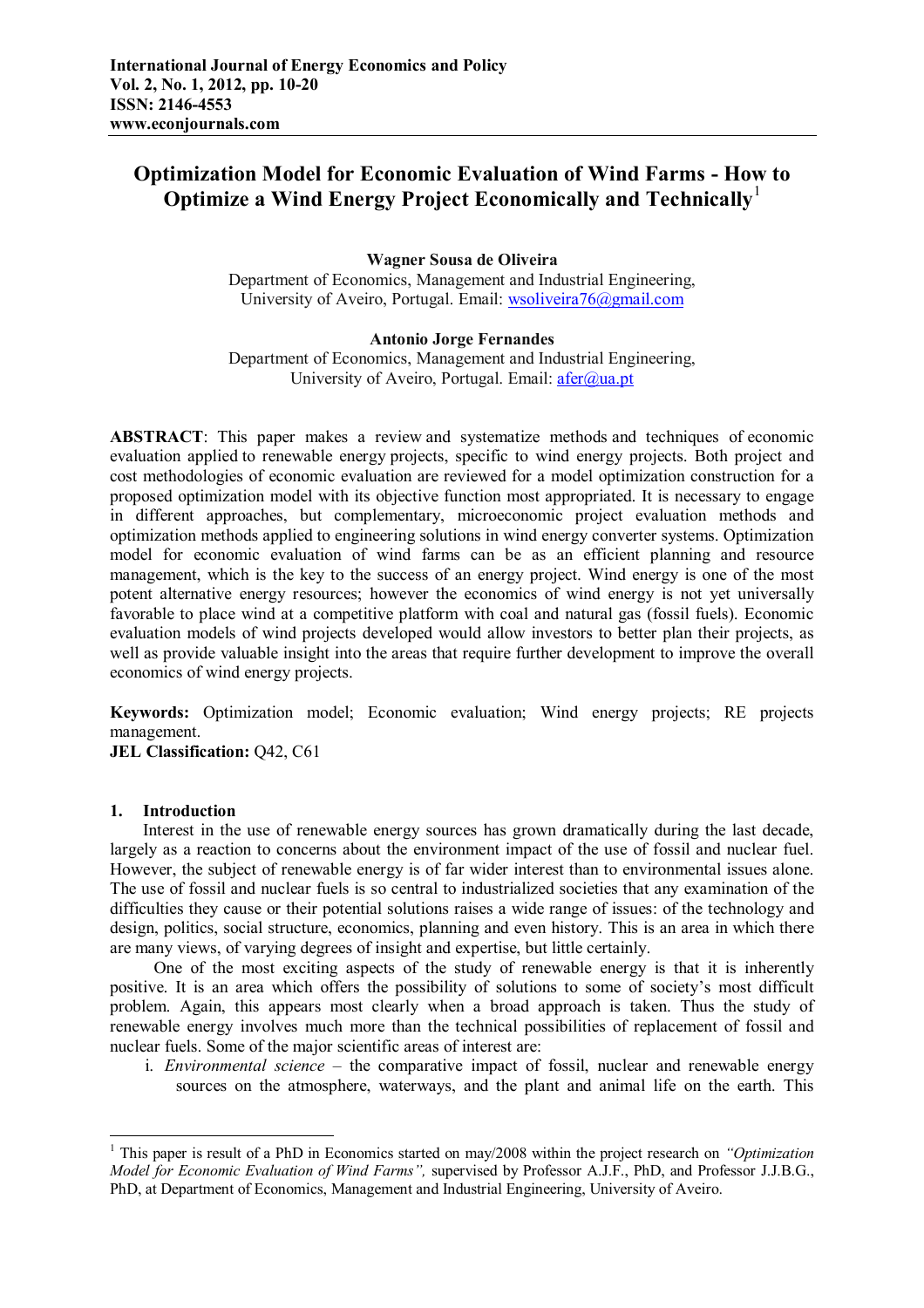includes considerations of the greenhouse gases effect, acid rain and pollution of the seas. Related issues include the dynamics of climate ant its relationship to the biosphere.

- ii. *Earth sciences* the origins of and physical principles underlying the various forms of renewable energy.
- iii. *Technology* the design and implementation of renewable energy based technologies, and their integration with existing technologies and distribution systems. Related issues include the technical possibilities for improving the efficiency of present energy use, in buildings, machinery, appliances, power plants, etc.
- iv. *Social sciences* the technological/economical/social/philosophical issue of large-scale systems versus small-scale local systems. The difference between the relatively concentrated reserves of fossil fuels in some countries and the wider distribution of renewable energy resources has major political implications and may influence patterns of industrialization and economic development. Changing fuels prices have a dramatic effect upon the world´s economies.
- v. *Planning*  the sitting of power stations, transmission lines, wind farms, tidal barrages, biomass plantations or hydroelectric plant, which has a major planning impact, with legal and social implications. Transport planning, too, is intimately related to the mix of fuels and other energy sources available.
- vi. *Architecture, building and design* the design of buildings and neighborhoods for energy efficiency and to incorporate integrated energy supply systems which mix renewable and others sources.

As can be notice, study renewable energy sources and technologies it is necessary an multidisciplinary understanding, so the way these projects can be measure or optimized take us to a body of knowledge for a complete and more comprehensive analysis of a power station planning and management, case of wind farms, at a microeconomics view.

To optimize a wind farm, each aspect and typical assumption must be challenged and carefully evaluated. The challenge in the evaluation has been determining the life-cycle economic implications of aspects such as lost availability, losses at full load, and no-load losses so they can be included in the design process. Three economic factors condense the complexities of the wind farm business model into a form that can be conveniently used in simple spreadsheet calculations to optimize technoeconomic power plant for maximized profitability (Maddaloni, 2005). These factors can be determined from the unique economic characteristics of the specific project, including wind regime, cost of money, tax treatment, and expected project return on investment.

Wind energy investment decisions are driven by economics, not necessity. The wind farm must have the lowest possible total lifecycle cost for the project to maximize its economic potential. A specific design choice may have a complex effect on the project financial performance, affecting capital costs, taxes, insurance, energy revenue, maintenance costs, and government subsidies. A method is required to simplify the calculations so that alternate design proposals may be compared and an optimal solution chosen based on the specific economic and engineering factors of the particular wind farm project.

An optimal solution is a result of an optimization process. Optimization is an important tool in decision science and in the analysis of physical systems. To use it, we must first identify some objective, a quantitative measure of the performance of the system under study. This objective could be profit, time, potential energy, or any quantity or combination of quantities that can be represented by a single number. The objective depends on certain characteristics of the system, called *variable*s or *unknowns*. Our goal is to find values of the variables that optimize the objective. Often the variables are restricted, or constrained, in some way (Nocedal & Wright, 1999).

The process of identifying objective, variables, and constraints for a given problem is known as modeling. Construction of an appropriate model is the first step — sometimes the most important step — in the optimization process. If the model is too simplistic, it will not give useful insights into the practical problem, but if it is too complex, it may become too difficult to solve. Once the model has been formulated, an optimization algorithm can be used to find its solution. Usually, the algorithm and model are complicated enough that a computer is needed to implement this process. There is no universal optimization algorithm. Rather, there are numerous algorithms, each of which is made to a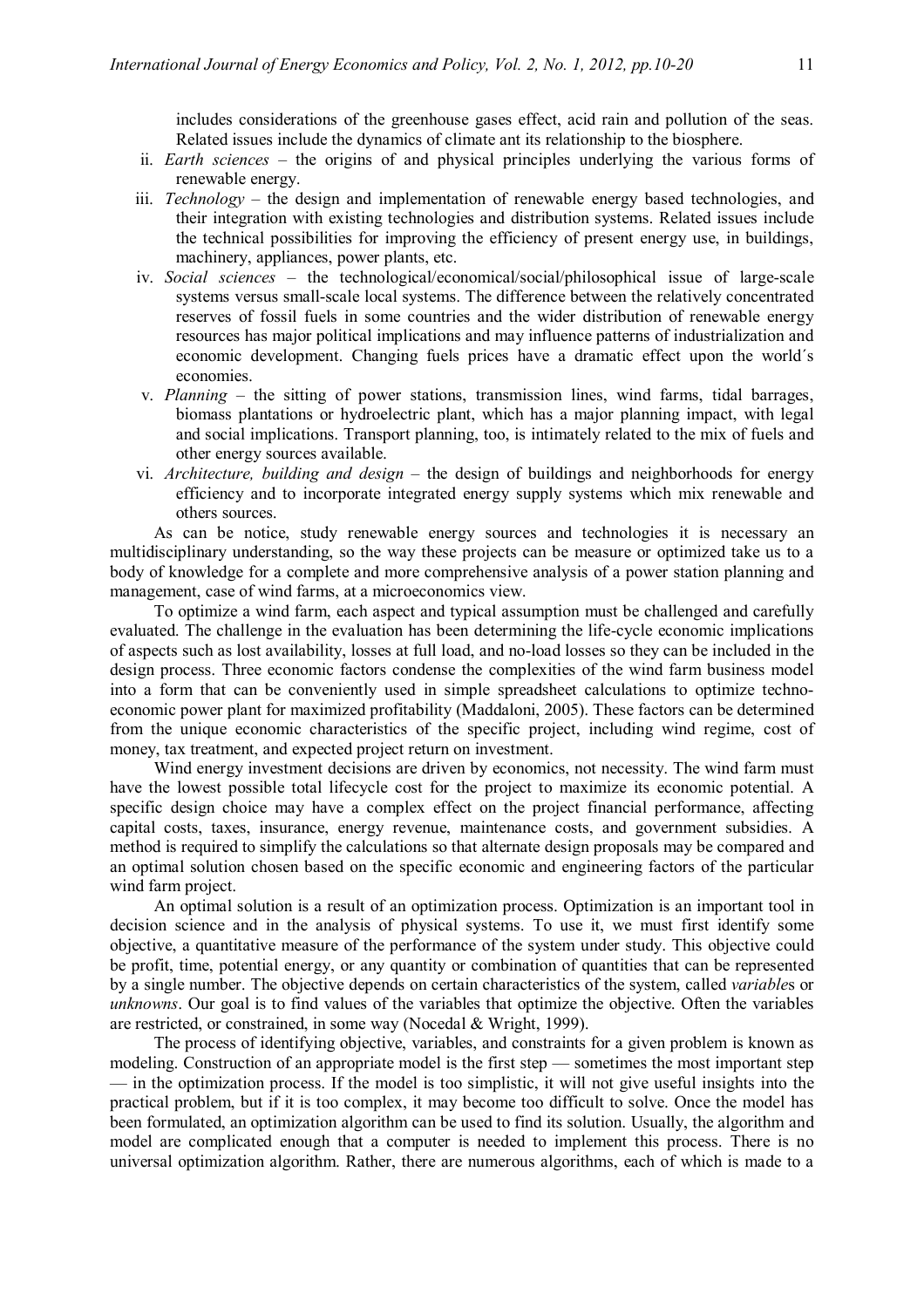12

particular type of optimization problem. It is often the user's responsibility to choose an algorithm that is appropriate for their specific application.

The cost of energy, that has to be minimized by changing the design variables and others parameter influence cost of energy such as wind speed, wind farm layout, wind production losses, O&M cost parameters and control parameters. The optimization must maximize the profit obtained during the useful lifetime of the wind farm studied.

#### **2. Literature Review**

The availability of electrical energy is a precondition for the functioning of modern societies. It is used to provide the energy needed for operating information and communication technology, transportation, lighting, food processing and storage as well as a great variety of industrial processes, all of which are characteristics of a modern society. Because the energy for many of the technologies, systems and possibilities that are a property of the developed world is provided as electricity, it can be presumed that there is a link between the level of penetration and consumption of electricity on the one hand and various properties of a society on the other. The relation between economic and societal development and electricity consumption is bidirectional. The availability of electricity greatly facilitates industrialization, because electricity is a convenient way to replace human power by other sources of energy, which are converted into electricity for transmission, distribution and consumption (Slootweg, 2003).

There exist other electricity generation technologies using renewable primary energy sources that do hence not involve the disadvantages of nuclear and thermal generation. Examples are wave and tidal power, solar power and wind power. In wave and tidal power plants, energy is extracted from the waves and from the water flows caused by the tide. In solar power plants, consisting of solar panels, sunlight is converted into electricity, whereas in wind turbines, the energy contained in flowing air is converted into electricity (Rosa, 2009). One technology to generate electricity in a renewable way is to use wind turbines that convert the energy contained by the wind into electricity. The wind is an infinite primary energy source. Further, other environmental impacts of wind power are limited as well. Although they affect the scenery visually and emit some noise, the consequences of this are small and ecosystems seem hardly to be affected. Further, once removed, their noise and visual impact disappear immediately and no permanent changes to the environment have occurred. A wind turbine generates the energy used to produce and install it in a few months so that the energy balance over the life cycle is definitely positive (Kennedy, 2005; Oliveira, 2010b). According to Global Wind Energy Council (2011a) the growth of wind power during the last decade in the world. The global cumulative installed of wind power capacity is growing approximately exponential over the past five years, annual growth has been above 30%.





Wind was even more dominant as a destination for investment in 2009 than in the previous year. In 2008, it accounted for \$59 billion or 45% of all financial investment in sustainable energy, but in 2009, its share rose to 56%. Total financial investment in wind last year was \$67 billion, compared with \$119 billion for all sustainable energy technologies (SEFI, 2010).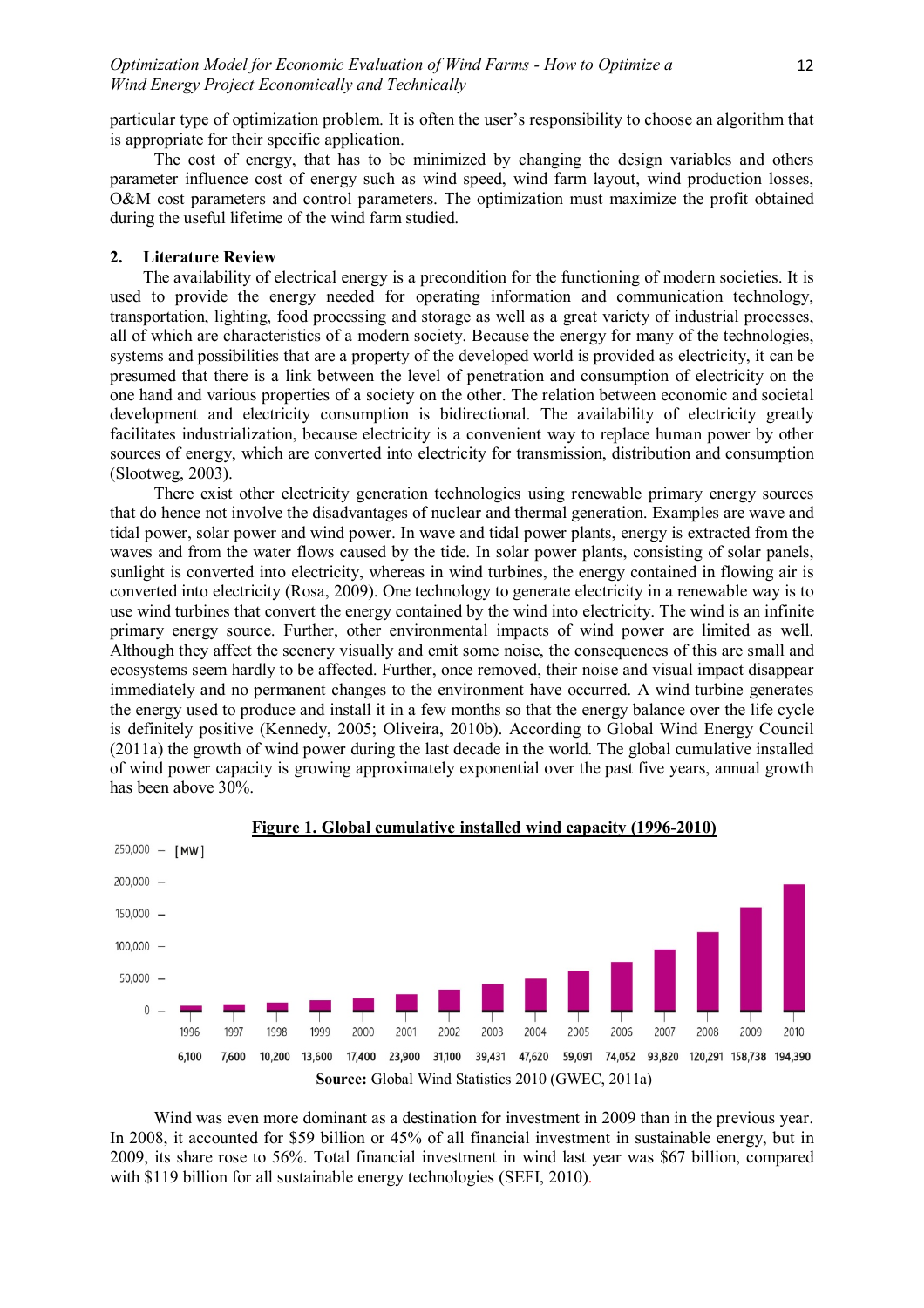

**Figure 2. Financial new investment (\$bn) and growth by technology 2008-2009** 

**Source:** SEFI/Bloomberg New Energy Finance (SEFI, 2010).

The strength of wind reflected several developments. One was the financial go-ahead for a number of large offshore wind farms in the North Sea, notably the 1GW London Array, the 317MW Sheringham Shoal project and the first, 165MW phase of Belwind. Another was that, in uncertain economic and financial circumstances, wind was seen as a relatively mature and therefore lower risk, sub-sector of clean energy than some others (SEFI, 2010).

According to Wagner and Epe (2009) to promote wind energy, the research needs need to be identified and the research work carried out. Initially, there are such environmental and social challenges as integration into the landscape, noise impact, bird flight paths, life cycle analysis and sustainability. And of course, wind turbine and component design have to be improved continually, *i.e.* basic research in aerodynamics, structural dynamics, dynamic forces, new materials, feasibility studies into new systems, generators using permanent magnets, gear boxes, etc. For planning and building wind turbines and wind farms, commonly accepted certification procedures must be formulated and standardized. For an optimized grid integration of wind energy, especially in great quantities, power quality can be supported by better forecasts of wind resources and by the use of storage sites.

El-Kordy et al. (2002) evaluation of the economics of energy systems strongly depends on the four cost factors: capital cost; maintenance cost; fuel cost; and external cost, when considered. Fuel and external costs are sensitive to fuel type and efficiency of the used system. Economic parameters such as discount, inflation and escalation rates, deeply affects the evaluation. Future sums of money must be discounted because of the inherent risk of future events not turning out as planned, the present worth method being considered as a suitable tool for comparing the different alternatives.

The International Energy Agency (1991) developed a guideline for the economic analysis of renewable energy technology applications that can be summarized as in the Figure 3. The IEA´s recommended methodology represents a consistent, structured, generalized approach which is appropriated for feasibility analysis for both public and private sector. The Figure 3 shows the relationship between the inputs, costs, performance formats and sector analysis models. The entire economic indicator will be discussed ahead.

For Gökçek and Genç (2009), the calculation of the electrical energy generation cost, all payments required for the installation of the power plant must be known. The cash flow for the project includes the expenditures such as land, construction, fuel and operating and maintenance. In general, in power plants, cost per unit energy is calculated by dividing the amount of energy produced to the total expenditures made along the certain time interval. The levelized cost of electricity (LCOE) is one of the most important indicators for evaluating fiscal performance of power supply systems such as wind energy conversion system (WECS). The LCOE is a technique applied by the techno-commercial analysts to calculate the unit cost throughout the economic life of the project. The levelized cost for WECSs can be describe as the ratio of the total annualized cost of the WECS to the annual electricity produced by the system.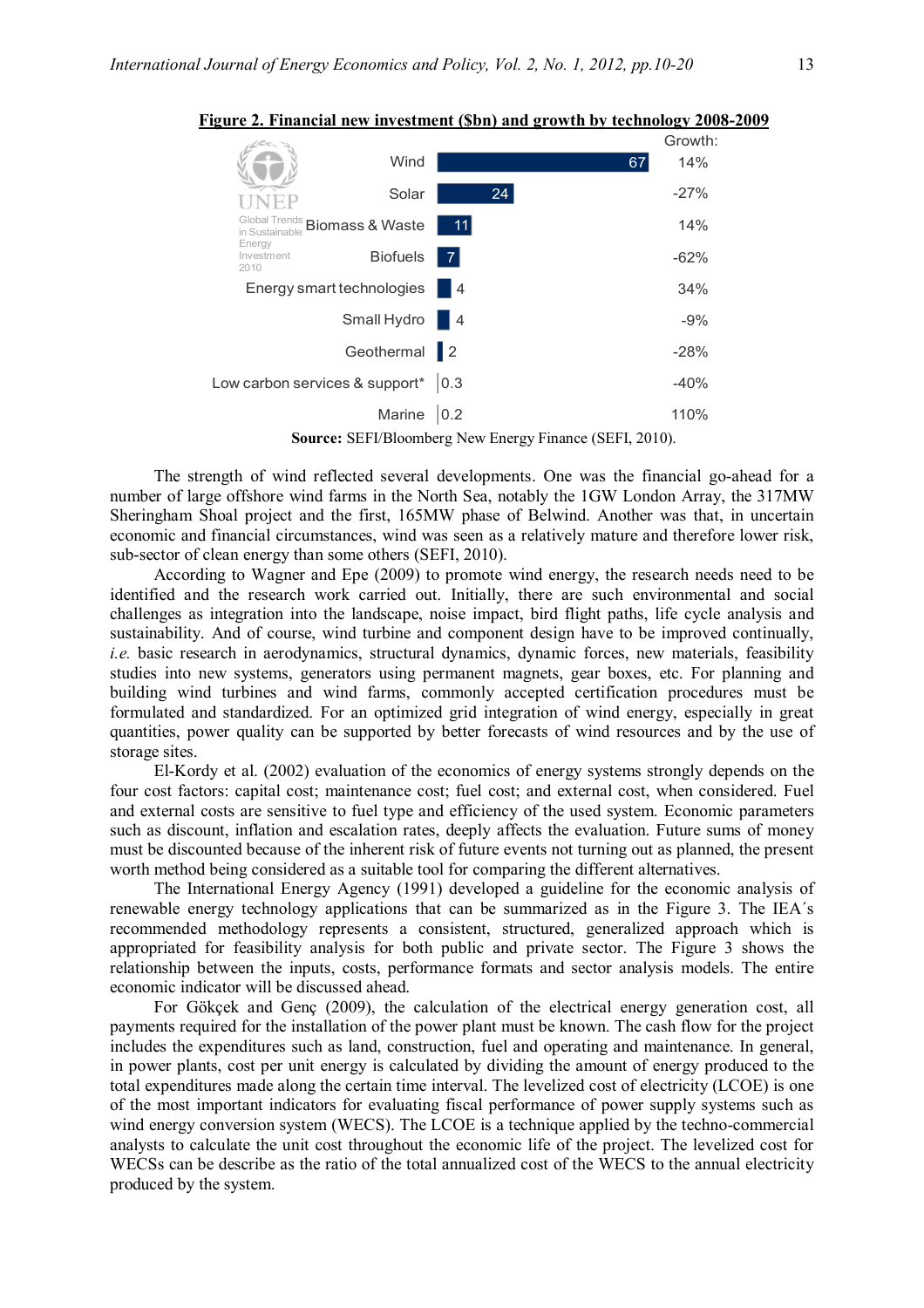

**Figure 3. Diagram of recommended economic analysis approach**

**Source:** IEA/Guidelines for the economic analysis of renewable energy technology applications (IEA, 1991, p. 12).

A techno-economic analysis of electricity generation from wind energy made by Arslan (2010) discuss about Life-Cycle Cost analysis for onshore wind farm connected to a grid which essentially includes two main components, which are the investment and the operation and maintenance (O&M) costs. The investment cost includes the costs of the turbine, foundation, grid connection, and civil work. The environmentalist economists maintain that the real cost of a process must be calculated by adding to the investment and operational costs the cost of the damages to both human health and nature.

Zhang et al. (2010a) introduce a new concept for economic evaluation of wind farms. Its formulation is based on cost of energy (COE) optimization. The result showed that *(i)* the profitability is particularly sensitive to changes in the capital cost, the capacity factor, the electricity escalation rate, and the initial installation cost; *(ii)* the profitability is slightly less sensitive to changes in the O&M cost; and *(iii)* the impact of the turbine rated power and the inflation rate is limited.

Nouni et al. (2007) developed the levelized unit cost of electricity (LUCE). The LUCE is one of the commonly used indicators for financial performance evaluation of renewable energy based decentralized power supply systems. Total annualized cost is calculated by taking into consideration the capital costs of the different sub-systems of the SWEG project and its annual operation and maintenance cost.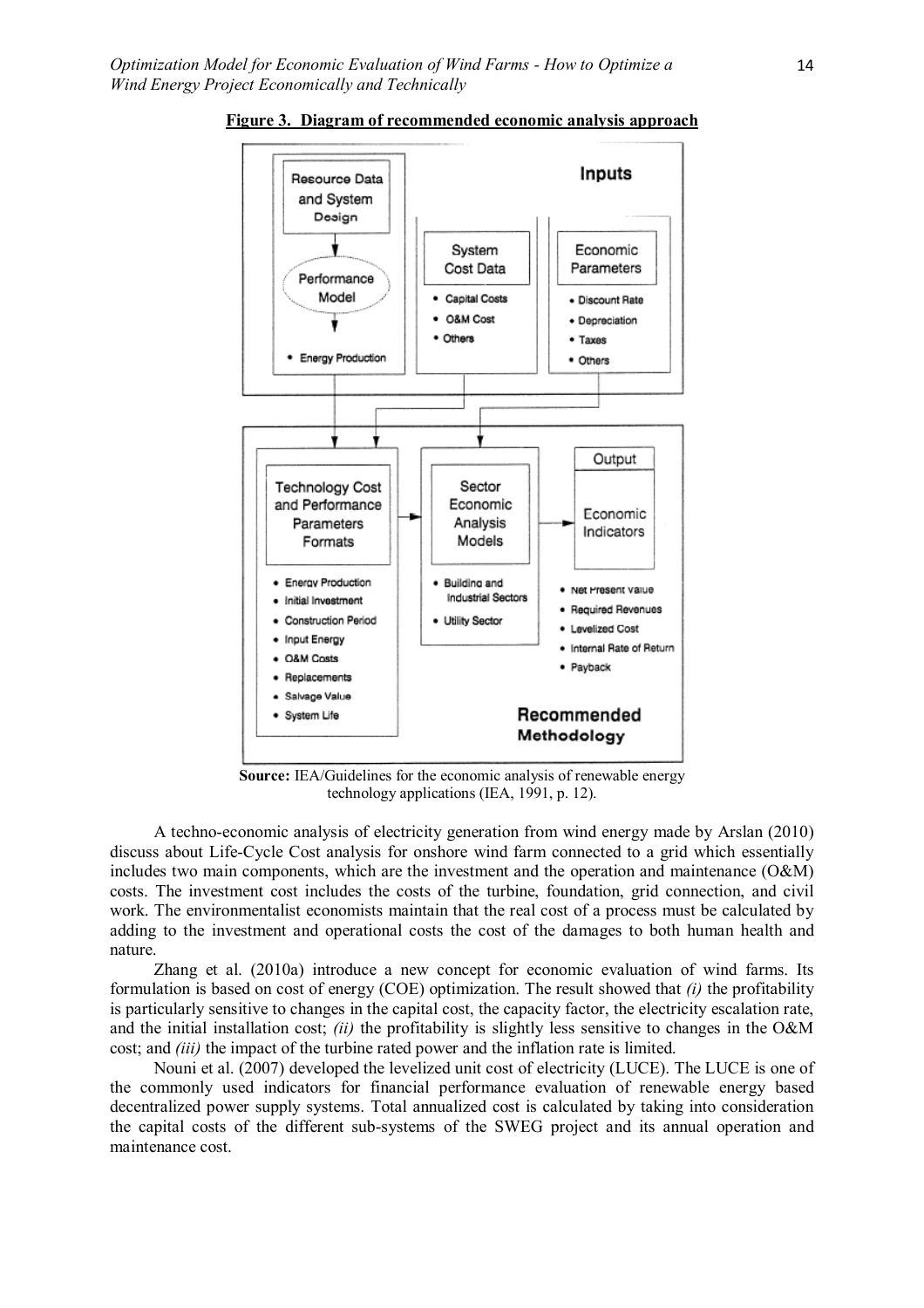The National Renewable Energy Laboratory (NREL) (1995) compiled a *Manual for the Economic Evaluation of Energy Efficiency and Renewable Energy Technologies* that provides guidance on economic evaluation approaches, economic measures, while offering a consistent basis on which analysts can perform analyses using standard assumptions for each case. It not only provides information on the primary economic measures used in economic analyses and the fundamentals of finance but also provides guidance focused on the special considerations required in the economic evaluation of renewable energy projects.

Oliveira (2010b) makes an overview about the indicators of attractiveness and risks like simple payback (SPB), discounted payback (DPB), net present value (NPV), internal rate of return (IRR), benefit-to-cost ratio (BCR) and required revenues (RR). Also are discussed about some indicator of cost analysis in energy projects just like LCOE, total life-cycle cost (TLCC), net present cost (NPC), levelized electricity generation cost (LEGC) and unitary present average cost (UPAC). A simulation studied with these indicators concludes that they must be used as *tool kit* for wind energy project economic evaluation. The indicator studied is not recommended be applied alone, better combine the indicators in function of the evaluation objective.

There are many software available in the market that can be possible to make a sophisticated economic evaluation of an energy project for both renewable and efficiency application. We can cite the *RETScreen® International Clean Energy Project Analysis* used as an investment tool decision, the HOMER energy software applied to dimensionate a power system with all its features for the system works as it must be. It is possible to make a list of software used professionally by engineers, designers, economists and related professions.

The cost of the renewable technology can be evaluated by its cumulative production, research, development aspects. Many authors such Kobos et al. (2006), Ibenholt (2002), Lund (2006), Neij (1999, 2008), Pan and Köhler (2007) and Sorensen (1997). For onshore and offshore wind energy technological aspect and its improvements have a great impact on cost reduction of wind energy project analysis. It is an important aspect to be considered.

Efficiency planning and resource management is the key to the success of an energy project. Wind is one of the most potent alternative energy resources; however the economics of wind energy is not yet universally favorable to place wind at a competitive platform with conventional energy (fossil fuels) (Zhang, et al., 2010a). The optimization model for economic evaluation of wind farms, developed in this research, would allow investors and managers to better plan their projects, as well as provide valuable insights into the areas that require further development to improve the overall economics of wind energy.

As we can notice there is exhaustive list of authors, institutions about economic evaluation methodologies and approaches applied to energy projects. Each methodology and approach has its own objective, although they usually highlight economic merits only – in an energy project it is also interesting engineering and physics variables. In economics view it is necessary that the project could remunerate its costs and create profits for investor as well as any other economic agent involved. In the other hand, in engineering aspects, the project must be dimension ate according to its equipments, utilities and machinery used in the power station. How is it possible to optimize a wind farm, in a project conception, in both economical and engineering point of view?

Both onshore and offshore wind energy has had a growth during the last decade in the world and the importance of renewable energies technologies is more and more emphasized by public authorities because climate change and global warming is a concern for modern world, so methodologies which could become investment in this kind of technology more safe with dynamics analysis will be welcome.

Wind energy is one of the renewable technologies that is becoming more and more competitive at the global level, but has not received enough attention on optimization process for economic evaluation of wind farms by the researchers in both economic and engineering aspects. Indeed, most of the optimization models reflects aspects of Engineering and Physics sciences, but in the economic view has not been analyzed in the depth that it deserves. So, try to develop an optimization model for economic evaluation of wind farms using algorithm genetic it is a step ahead for economic evaluation methodologies, and we hope in few years could applied this new approach for better decisions and make that invest in renewable energy projects is right and secure way to explore the resources from nature, help the economy growth and the environment protection.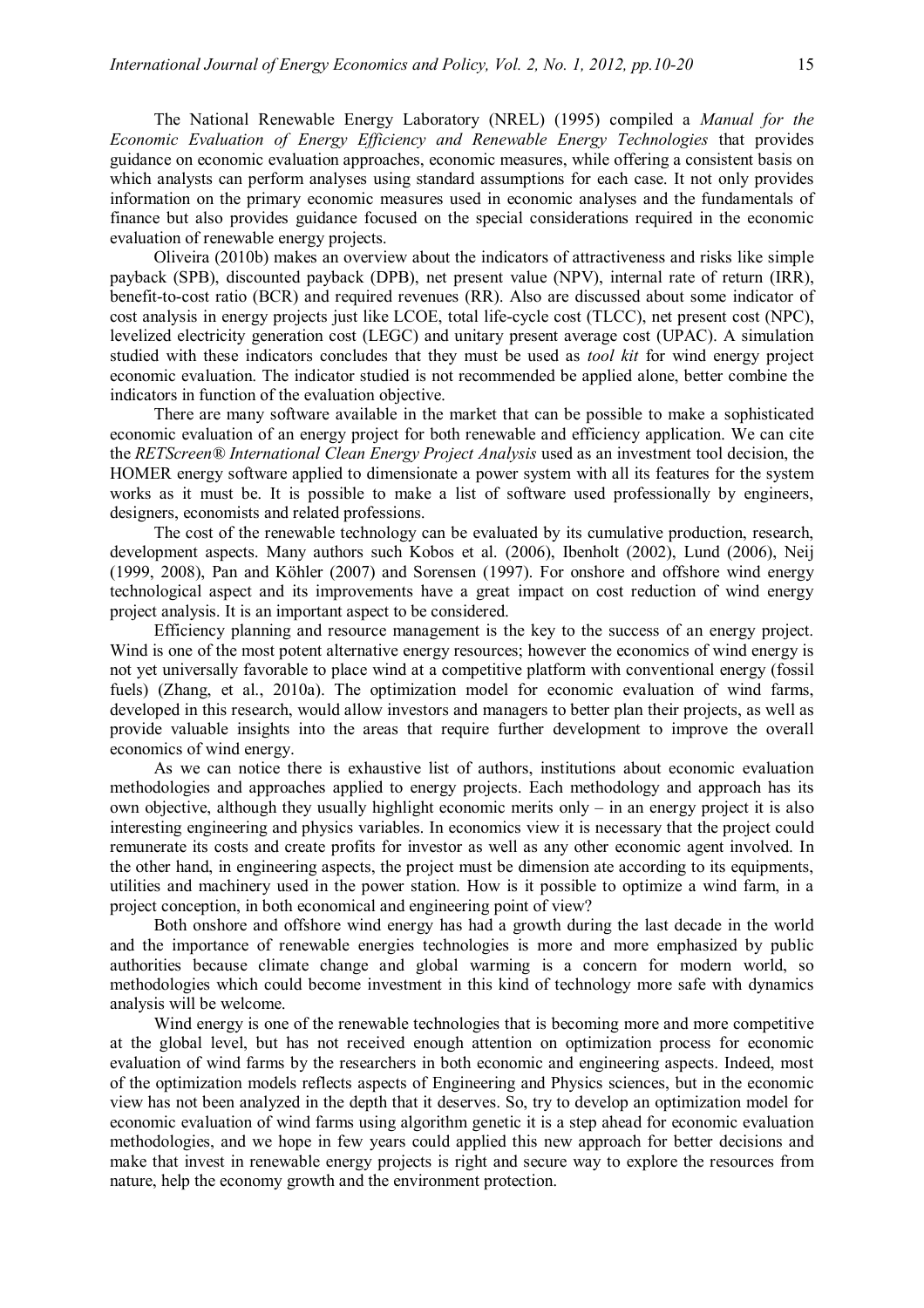#### **3. Wind Energy Economics**

There is not a single price and cost of energy for wind farms. Both depend on the location, size and number of turbines, in addition to being influenced by political incentives or subsidies granted by governments. The initial investment costs - cost of equipment, feasibility study, installation, and O&M are essential to determine the final cost of the technology. In general, the main variables that make up the production cost of wind energy are the investment costs of fuel and operations and maintenance (Morthorst & Chandler, 2004; Wizelius, 2007).

In the case of wind power there is no dependence of the cost of fuel, but the investment cost is still higher than that of conventional sources. However, the costs of wind farms are decreasing, indicating that this trend is likely to continue due to several factors such as the development of larger turbines and more efficient, technological advancement, reduction in the cost of O&M, among others. An extremely important factor that contributes to raise the cost of wind power is its capacity factor, generally around 30% to a maximum of 40%, while conventional plants varies between 40% and 80%. The cost of electricity generation by wind in Europe declined in the last 15 years approximately 80%. At the same time, the installed capacity has increased exponentially in scale, from less than 100 MW to 34,400 MW in 2004. During the past ten years the price of wind turbines decreased by 5% each year, while at the same time revenue increased by 30% (Zervos & Kjaer, 2008).

Despite the reduction on the costs in recent years, some problems still there are hindering investments in wind energy projects. When connecting a wind farm to the electricity grid transmission, it is needed to check the power factor, voltage and final production of harmonics caused by the turbines, and investment costs are still higher than the conventional power plants of oil and natural gas. Moreover, the presence of wind turbines may threaten birds and cause visual and noise impact (Gipe, 1995; Heier, 1998).

With regard to wind energy production, economic optimization and evaluation of projects in renewable energy, it is also needed on other factors, such as potential exposure from this source in the energy world, especially in regions where wind speeds are expressive. As the output power is extremely sensitive to wind speed, variability significantly impacts on financial investments and O&M costs. Given to this, it is highlighted the importance of developing assessment methodologies for economic and financial evaluation and management for energy projects considering the uncertainties associated with this type of technology (EWEA, 2009a).

Both onshore and offshore wind energy minimizing the cost per kWh produced it is necessary because when it is going to be sold to the grid, the high and variable cost of wind energy represents a real risk to the investor or wind farm promoter. So when a wind farm is evaluated by deterministic indicator such as NPV, IRR, SPB, DPB and others economic and financial indicator usually applied for it, but such evaluation reflects a set of parameters adjusted and assumptions considered in order to show the results for a unchangeable market situation. In Economics Sciences it´s called *"ceteris paribus"*.

On the other hand, the wind energy system and green energy markets have some inherent features that should be taken into consideration. As renewable energies have been receiving supports by government's incentives such as production tax credits (PTCs), modified accelerated cost recovery system (MACRS) and others finance supports which become wind energy technology competitive comparing to conventional ones and other renewable energies technologies. However, given the fast growth of wind power during the last decade and the expectations for the future, wind power penetration levels may increase to levels where engineering and economic optimization for this kind of system starts to be more and more necessary. Note that in this thesis, the optimization model is defined as a suggested methodology able to evaluate a wind farm in both economical and engineering aspects.

According to Benatiallah and Dakyo (2010) the main objectives of the optimization design are power reliability and cost. Minimizing the total cost, we can achieve an inexpensive and clean electric power system. In addition, the proposed method can adjust the variation in the data of load, location. Various modeling techniques are developed by researchers to model components of Wind system. Performance of individual component is either modeled by deterministic or probabilistic approaches. The economic study should be made while attempting to optimize the size of integrated power generation systems favoring an affordable unit price of power produced. The economic analysis of the wind system has been made and the cost aspects have also been taken into account for optimization of the size of the systems. The total cost of system takes into account the initial capital investment, the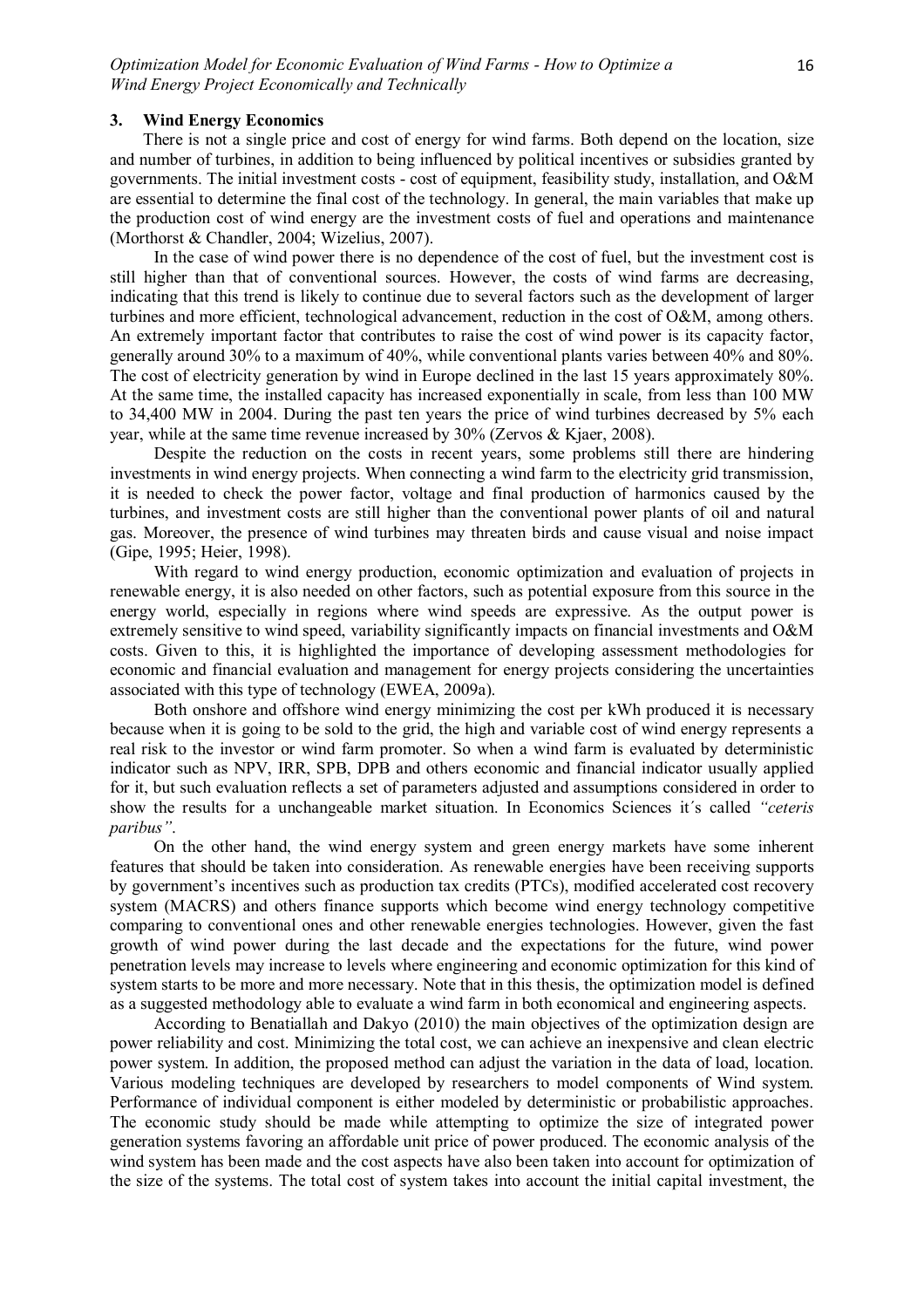present value of operation and maintenance cost, the inverter replacement cost and the wind system replacement cost.

The key objectives of the researches have been to find the lowest cost and highest reliability design of a wind farm. Developing methodologies with approaches for structural and economic optimization of onshore and offshore wind farms are still a challenge due to its multivariable nature and its non linear behavior. The importance of using new optimization techniques for short-term energy planning is due to the existence of multiple uncertainties (Fleten, Maribu, & Wangensteen, 2007).

For Baños et al. (2011) the investment decision on generation capacity of a wind park is difficult when wind studies or data are neither available nor sufficient to provide adequate information for developing a wind power project. Some researchers have analyzed in detail how to determine the probable wind power availability at a given site according to historical wind velocity data, and its capacity to meet a target demand.

At the start of this research work, the primary concern was about the correlation between wind velocity and cost of energy produced at a specific site, but after an extensive literature review it became clearly that a economic evaluation by classical economic engineering approach considering deterministic indicator such as discounted cash flow technique would not be sufficient. It is a multivariable problem and engineering aspects must be taken into consideration. The central question for this research work is hence: *How to optimize a wind farm economically and technically by the application of nonlinear algorithm theory for minimizing the cost of energy? Is it possible?* 

#### **4. Methodological Approach**

The overall approach taken to reach the research objective was to investigate the formulation and logics of the various evaluation models/indicators, each model has its own variables and relations to explain the results and objectives for each model studied. At first, it checks only the economic models and then engineering evaluation models are analyzed with its objectives too. According to the central question or this research, it is an industrial problem and the steps to follow may be considered as follows (Frederick S. Hiller & Lieberman, 1995):

- 1. *Define the problem of interest and gather relevant data* Why is there dissatisfaction with the present operations and what alternative courses of action appear to hold most promise of being effective solutions to the problem, relative to a set of pertinent objectives. The size of a wind farm project and the size of the wind turbine itself will vary depending on the amount of electricity the developer intends to generate. Costs of components per unit size tend to decrease as size increases, and through economies of scale, the construction costs per unit manufactured decreases as more wind turbines are manufactured (at least to the point where equipment and personnel are adequate). However, because the mass of the wind turbines' materials increases at a cubic rate to its rotor diameter, and the power rating increases with the square of its rotor diameter, there will be a critical size that increases the cost per kW of maximum power (Johnson, 1985). As wind energy is an intermittent source of power, this fact gives rise to extra costs in generation, distribution and transmission, as well as the cost associated with the intermittency of wind.
- 2. *Determine a suitable "measure of effectiveness" (often called the "objective function) to be optimized* – the wind energy industry is capital intensive, so wind parks' investment must be returned at an expected rate at investor point of view. Usually, the wind park promoter (manager) needs to overcome some technical and economical issues about sub operation which has to be maximized or certain costs minimized. Thus, most optimizations are economic optimizations.
- 3. *Elaborate a model to represent the system whose optimization is desired* A model may be defined as a device, physical or symbolic. Models are almost always necessary in industrial work since experimentation with full-sized industrial equipment disrupts production and is very costly in money and time. And sometimes industrial equipment is only contemplated in design or as replacements. Usually, the most desirable model is the mathematical model, which employs mathematical statements to represent the system and enables responses to be calculated rather than be measured. The measure of effectiveness is expressed as a function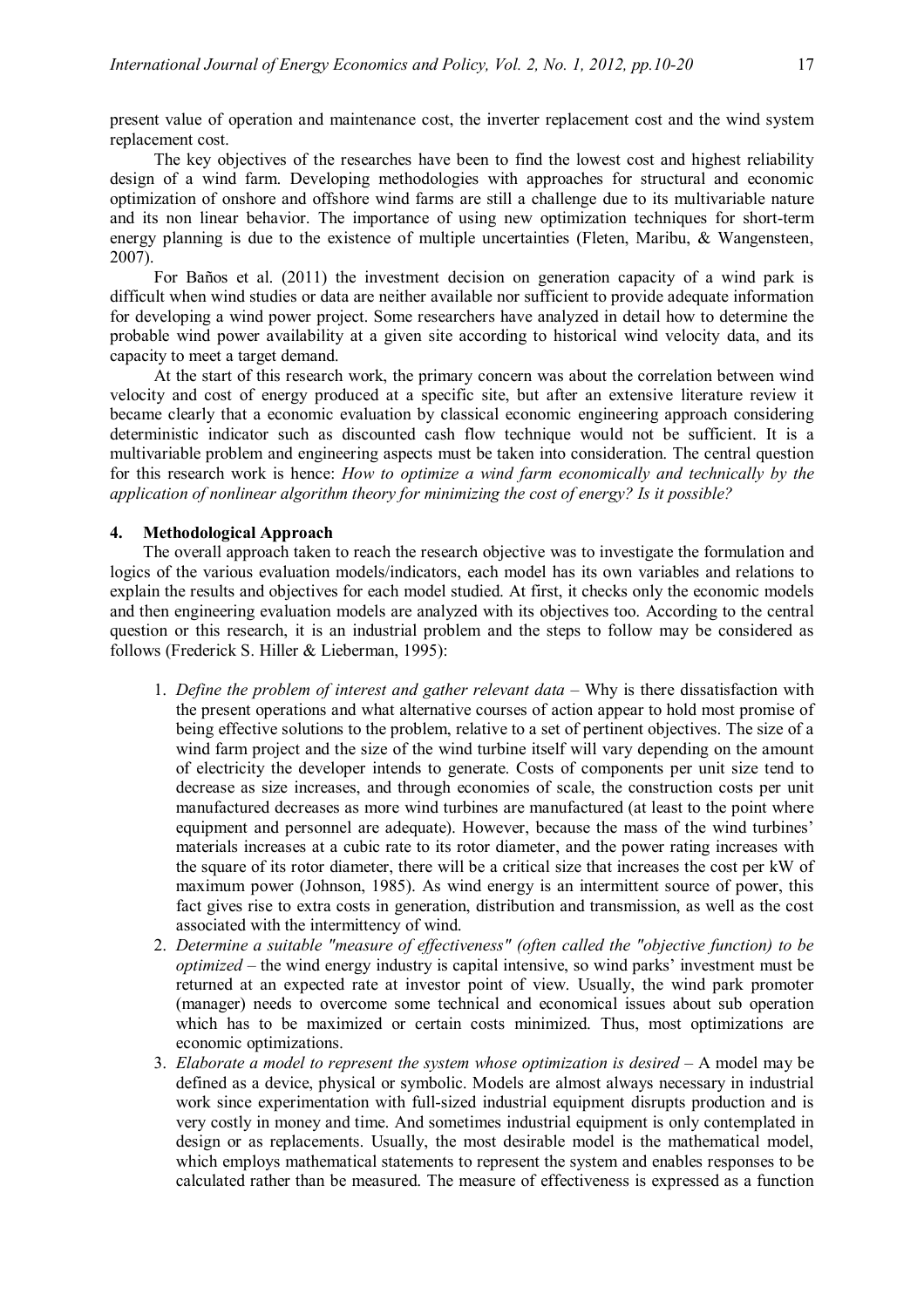of a set of variables at least one of which is subject to control. (The variables involved are often functionally interrelated so that they behave similarly to the active variables in the realistic system simulated.) As the variables are manipulated, their effectiveness in optimizing the objective is changed. Often there are restrictions imposed on the values of the independent variables, or functional restraints involving these variables, and such restraints are expressed by supplementary equations and/or in equations.

- 4. *Solve the problem*  Determine the values of the independent (controllable) variables which optimize the objective (i.e., maximize the effectiveness of the system) subject to any restraints imposed on the system (equipment limitations, rigid management policy, operating limitations, minimum quality characteristics, market restrictions, legal limitations, etc.).
- 5. *Test the model and calculated solution obtained from it* If adjustment is indicated, readjust the model, determine a new solution, and check again. A carefully chosen initial model may eliminate difficulties here.
- 6. *Establish controls* The lack of effective control over certain variables might seriously invalidate the appropriateness of the original model. The need for a change in the original controllable variables to offset changes in uncontrollable variables must be recognized and a new optimum solution found.
- 7. *Implement the suggested solution* through appropriate organizational channels, and establish a set of operating procedures so that those concerned with control of the operation can attain the optimum as easily as possible.

It proved necessary to investigate the various aspects of a microeconomics view, as a power station unit, because when it is studied separately, it is necessary to understand the wind system conversion, its electro-mechanical, layout and economical restrictions. As it has been said about wind farms, the intermittency must be considered into economic evaluation methodologies, fundamental difference can be found when the intermittency is not considered. It was hence impossible to draw conclusions with respect to the isolated impact of the intermittency effect, because it was made dynamic simulation and the conclusions had to be qualified for the minimum cost of energy and other economic indicators being used.

The widely used *RETScreen* software, version 4, a tool for analyzing the technical and financial viability of potential renewable energy projects is now being used by more than 35,000 people in over 196 countries around the globe (RETScreen® International Clean Energy Decision Support Centre, 2008) was also used for the research. At the start of the research project, it was quickly found that there was not a unique methodology or optimization procedure model included in the standard libraries (products and projects database) of this software. Further study showed that at that time, this also needed to other dynamics simulation packages, and that wind technologies available are based only on manufactures´ information. It was therefore inevitable to adopt another methodology for optimization process and try dynamics simulation by nonlinear algorithms.

Finally we studied extensively Theory of Nonlinear Optimization and take advantage of practical aspects of the simulation approach, as well as the manipulation of variables and its results. Then, we developed an optimized technology and calculated the best economics results for a hypothetical wind energy project. A preliminary validation of the developed model was carried out using different combinations of wind technologies available by products database of *RETScreen* software. It is important to say again, the software does not make dynamics simulations, only deterministic and probabilistic calculations.

#### **5. Conclusion**

Practical realization of the general methodological approach to financial and economic analysis and efficiency evaluation of the investment projects in renewable energy technologies (wind energy) requires a sufficiently vast database including legal, reference, marketing, technical, and other information about the project itself and the conditions for its implementation. Most of this information (especially that referring to the future) is of prognostic nature and is not sufficiently full and precise, which tells on the feasibility estimates and project efficiency that depend on the realization conditions. In view of importance of this problem, much attention is paid to the methods of financial and economic analysis and efficiency evaluation of the investment projects in the context of risk and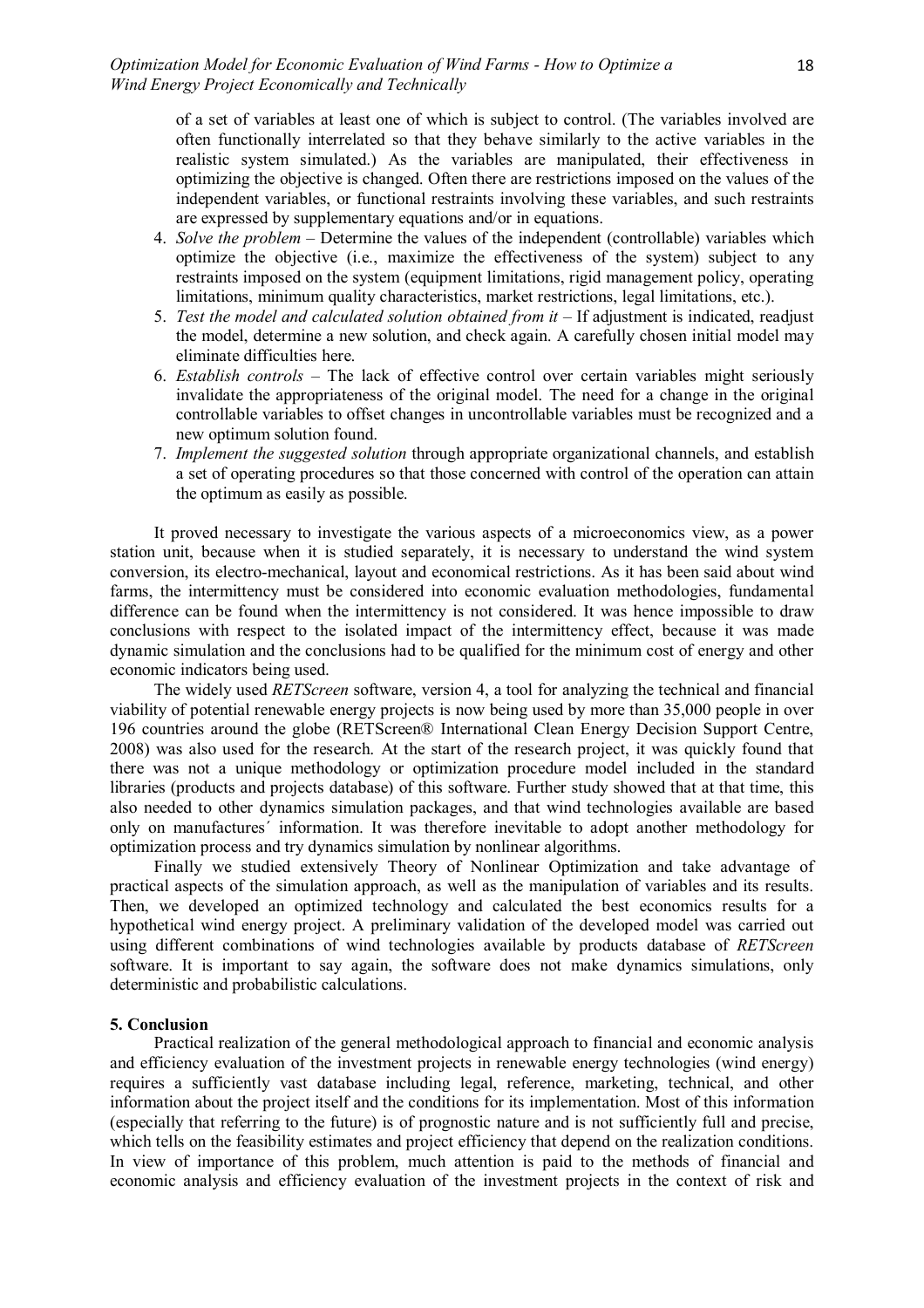uncertainty. Choice of particular methods to analyze investment project risks depends on the factors such as the project scale, completeness of the information base, requirements on the depth of analysis and degree of project reliability, and so on.

In a real economic sector, practical analysis of projects, unfortunately, is often carried out in an uncertain environment because the available information base is insufficient for determining the probability of one or another event (condition, index, and so on) with the desired precision. Then, informal methods become the main tools to support the decision making. It is often proposed to rely on the subjective data about the technical and economic parameters of a project that are based on the expert opinion. Precision and validity of these data depend on the expertise of the experts. Popular is the method of analogies where the necessary information is obtained by analyzing the design estimates and accounts of similar, already realized projects. However, these analogies mostly provide distorted results because each project has its own specific features.

### **Acknowledgements**

This work was supported in part by the State Government of Maranhão through Foundation for Research and Technological and Scientific Development of Maranhão (FAPEMA) – Brazil under PhD scholarship (BD-00007/08).

#### **References**

- A. Benatiallah, L. K., & B. Dakyo. (2010). Modelling and Optimisation of Wind Energy Systems. *Jordan Journal of Mechanical and Industrial Engineering, 4*(1), 143 - 150.
- Arslan, O. (2010). Technoeconomic analysis of electricity generation from wind energy in Kutahya, Turkey. *Energy, 35*(1), 120-131.
- Baños, R., Manzano-Agugliaro, F., Montoya, F. G., Gil, C., Alcayde, A., & Gómez, J. (2011). Optimization methods applied to renewable and sustainable energy: A review. *Renewable and Sustainable Energy Reviews, 15*(4), 1753-1766.
- El-Kordy, M. N., Badr, M. A., Abed, K. A., & Ibrahim, S. M. A. (2002). Economical evaluation of electricity generation considering externalities. *Renewable Energy, 25*(2), 317-328.
- EWEA. (2009a). The Economics of Wind Energy. Retrieved November 3, 2009, from http://www.ewea.org.
- Fleten, S. E., Maribu, K. M., & Wangensteen, I. (2007). Optimal investment strategies in decentralized renewable power generation under uncertainty. *Energy, 32*(5), 803-815.
- Frederick S. Hiller, & Lieberman, G. J. (1995). *Introduction to Operations Research* (6th ed.): McGRAW-HILL.
- Gipe, P. (1995). *Wind energy comes of age*. New York: John Wiley.
- Gökçek, M., & Genç, M. S. (2009). Evaluation of electricity generation and energy cost of wind energy conversion systems (WECSs) in Central Turkey. *Applied Energy, 86*(12), 2731-2739.
- GWEC. (2011a). Global Wind Statistics 2010. Retrieved February 2nd, 2011, from http://www.gwec.net/fileadmin/documents/Publications/GWEC\_PRstats\_02-02- 2011 final.pdf
- H.J. Wagner, & A. Epe. (2009). Energy from wind perspectives and research needs. *The European Physical Journal, 176*, 107-114.
- Heier, S. (1998). *Grid Integration of Wind Energy Conversion Systems*: John Wiley & Sons.
- Ibenholt, K. (2002). Explaining learning curves for wind power. *Energy Policy, 30*(13), 1181-1189.
- IEA. (1991). Guidelines for the Economic Analysis of Renewable Energy Technology Applications. Retrieved March 23, 2010, from http://www.iea.org/textbase/nppdf/free/1990/renew\_tech1991.pdf
- Johnson, G. L. (1985). *Wind energy systems*: Prentice-Hall Englewood Cliffs (NJ).
- Kennedy, S. (2005). Wind power planning: assessing long-term costs and benefits. *Energy Policy, 33*, 1661-1675.
- Kobos, P. H., Erickson, J. D., & Drennen, T. E. (2006). Technological learning and renewable energy costs: implications for US renewable energy policy. *Energy Policy, 34*(13), 1645-1658.
- Lund, P. D. (2006). Analysis of energy technology changes and associated costs. *International Journal of Energy Research, 30*(12), 967-984.
- Maddaloni, J. D. (2005). *Techno-economic Optimization of Integrating Wind Power into Constrained Electric Networks.* Master of Applied Science, University of Victoria, Victoria, BC.